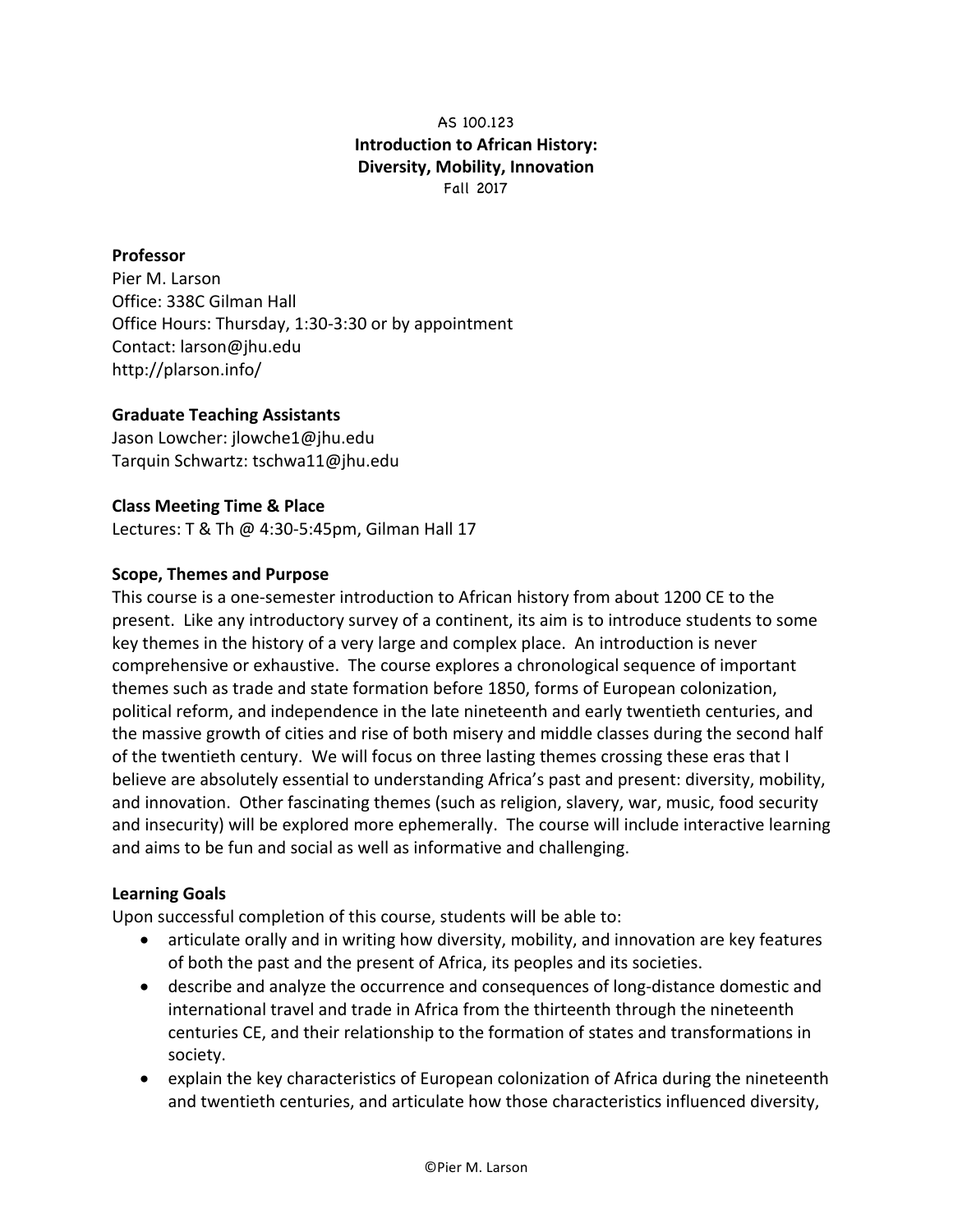mobility, and innovation there, setting off various movements for political reform and independence.

- name key challenges faced by African countries, cities, and citizens from 1945 to the present, interpreting ways in which each of these entities have striven to cope with and solve (or failed to solve) problems stemming from those challenges.
- compose 5-page essays interpreting major historical topics in African history covered in this course and intelligently analyze those topic with respect to diversity, mobility, and innovation.
- recall most African countries by placing their names on a political map of Africa showing contemporary country boundaries.

#### **Required Books**

(Any edition of the following books is fine, whether print or electronic; ISBNs given here are to the print versions ordered by the JHU Bookstore)

- D. T. Niane, ed., *Sundiata: An Epic of Old Mali* rev. ed. (London: Longman, 2006). ISBN 9781405849425. Originally published in French in 1960 with first English translation in 1965.
- Thomas Mofolo, *Chaka* (Long Grove: Waveland Press, 2013). ISBN 9781478607151. Originally published in 1925.
- Chinua Achebe, *Things Fall Apart* (New York: Penguin, 1994). ISBN 9780385474542. Originally published in 1958.
- Sharkey, *Living with Colonialism: Nationalism and Culture in the Anglo-Egyptian Sudan* (Berkeley: University of California Press, 2003). ISBN 9780520235595.
- Mariama Ba, So Long a Letter (Long Grove: Waveland Press, 2012). ISBN 9781577668060. Originally published in French in 1979; English translation in 1981.

#### **Written Assessments**

- Map Quiz of African countries, administered in class *twice*: September 19 & December 5. Reason: twice is better than once for long-term memory retention.
- Three 5-page essays, each covering one-third of the class and depending *heavily* on integrating information from the required readings, lectures, discussions and other inclass activities. Each essay question will be provided 10 days prior to the due date:
	- $\circ$  Essay 1: Covers weeks 1-4. Due by or before 4 pm, October 6.
	- $\circ$  Essay 2: Covers weeks 5-9. Due by or before 4 pm, November 10.
	- $\circ$  Essay 3: Covers weeks 10-13. Due by or before 4 pm, December 19.
- One 5-page Project Write-up. Due by or before November 27  $\omega$  noon. You have a choice of one of the below:
	- o A book review of *one* of the books listed at the end of this syllabus.
	- $\circ$  An analysis of *five* works of African Art from one or more *major* collections of African Art you have studied in person and/or online from a museum listed at the end of this syllabus.
	- o An analysis of *four* films on Tanzania, listed at the end of this syllabus.
	- $\circ$  An analysis of *four* films on Congo/Kinshasa, listed at the end of this syllabus.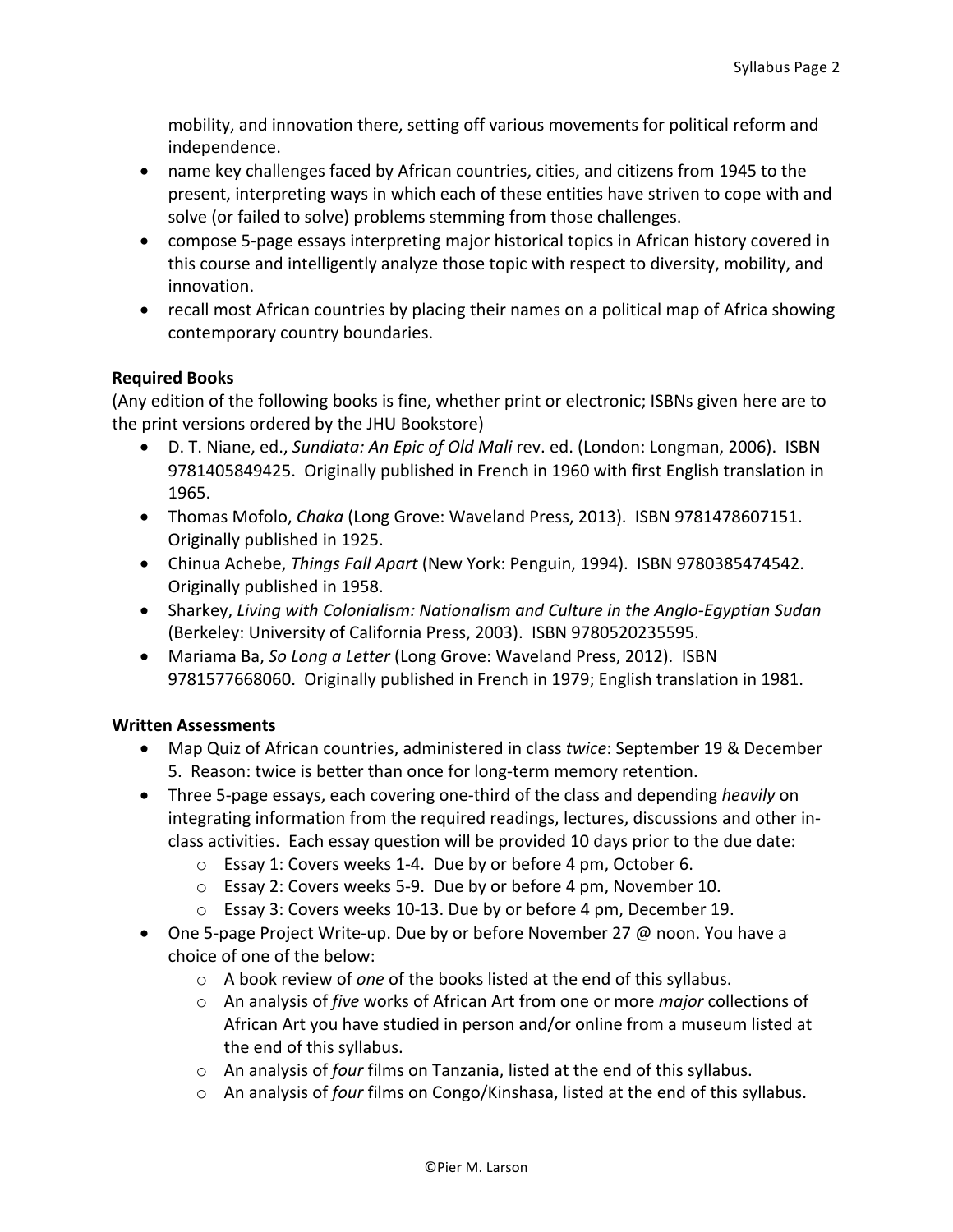#### **Written Assignment Due Dates (these reminders are for your calendar)**

- September 19 (Tuesday): In-class map quiz of African countries
- October 6 before or by 4 pm (Friday): Essay One due
- November 10 before or by 4 pm (Friday): Essay Two due
- November 27 before or by noon (Monday): Project Write-up due
- December 5 (Tuesday): In-class map quiz of African countries
- December 19 before or by 4 pm (Tuesday): Essay Three due

#### **Grading**

| <b>Assessment Instrument</b> | <b>Points</b>   | <b>Total</b> |
|------------------------------|-----------------|--------------|
| Map Quizzes                  | 50 points each  | 100          |
| Three Essays                 | 200 points each | 600          |
| Project Write-up             | 150 points      | 150          |
| Peer Assessment              | 75 points       | 75           |
| <b>Instructor Assessment</b> | 75 points       | 75           |
| <b>Total Points</b>          |                 | 1.000        |

#### **Class Schedule**

#### *Week One. Diversity, Mobility and Innovation: Key Themes in African History* September 5 & 7

- Chimamanda Ngozi Adichie, Ted Talk (*watch*), "The danger of a single story," (https://www.ted.com/talks/chimamanda\_adichie\_the\_danger\_of\_a\_single\_story#t-1110058)
- Felicia Gomez, Jibril Hirbo, and Sara A. Tishkoff, "Genetic Variation and Adaptation in Africa: Implications for Human Evolution and Disease," *Cold Spring Harbor Perspectives in Biology* 6,7 (July 2014), 1-21.
- https://videocast.nih.gov/podcast/evmed/evmed051308/evmed051308.mp4
- http://science.sciencemag.org/content/sci/suppl/2009/04/30/1172257.DC2/1172257.mp3

#### *Week Two. West & Northern African Connections: Trade, Islam, State Formation* September 12 & 14

• Niane, *Sundiata* (entire book).

# *Week Three. East Africa and the Indian Ocean: Global Exchanges of People, Things, Finance* September 19 & 21

Map Quiz in Class on September 19

- Fahad Ahmad Bishara, "A Geography of Obligation," Chapter 1 in: Fahad Ahmad Bishara, *A Sea of Debt: Law and Economic Lie in the Western Indian Ocean, 1780-1950* (Cambridge, U.K.: Cambridge University Press, 2017), pp. 24-57.
- Jeremy Prestholdt, "On the Global Repercussions of East African Consumerism," *American Historical Review* 109,3 (June 2004), 755-81.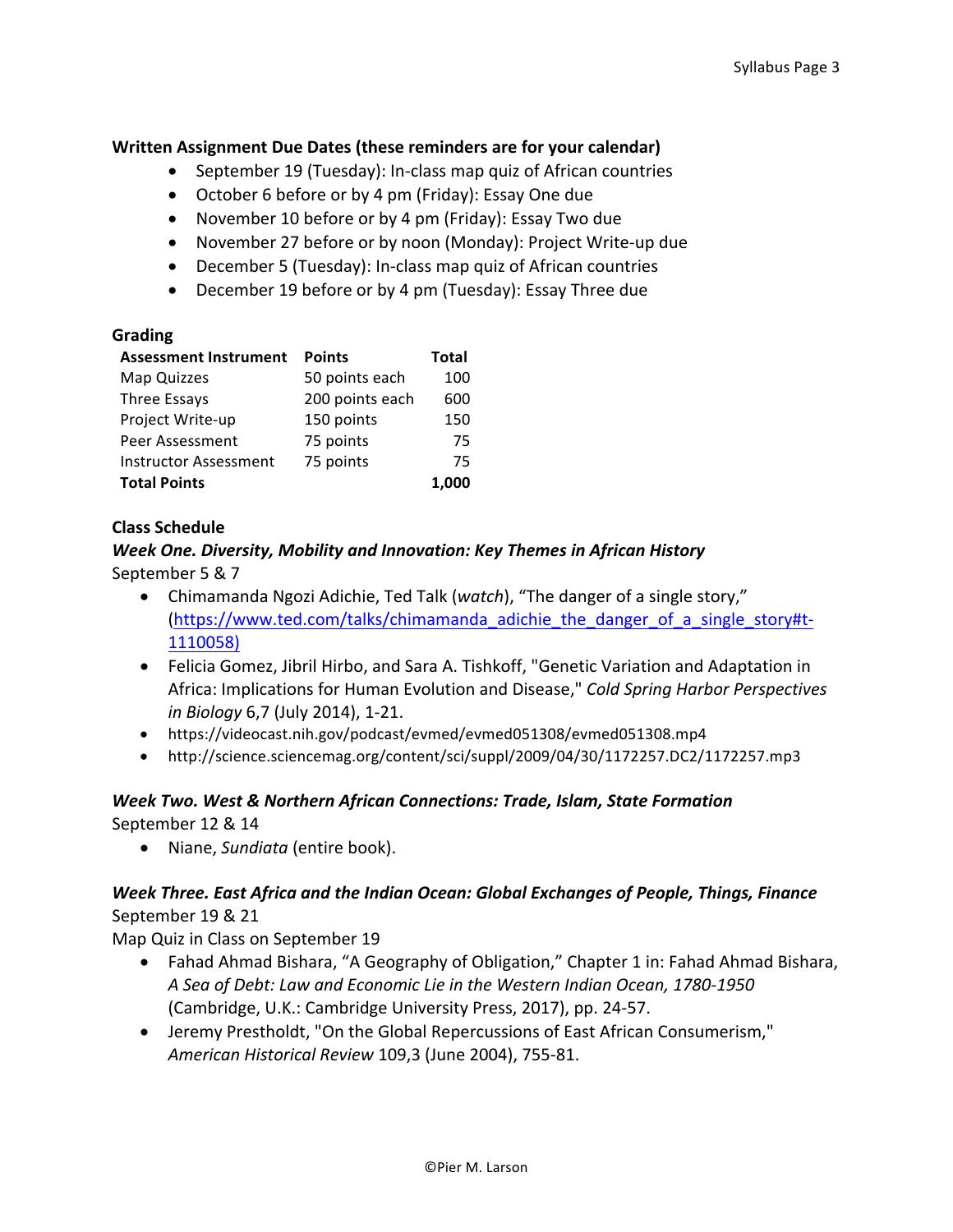### *Week Four. Slave Trading and Slavery: The Consequences of Forced Migration* September 26 & 28

- Philip D. Morgan, "Africa and the Atlantic, C. 1450 to C. 1820," in Jack P. Greene and Philip D. Morgan (eds.) *Atlantic History: A Critical Appraisal* (New York: Oxford University Press, 2009), pp. 223-48.
- Pier M. Larson, "African Slave Trades in Global Perspective," in John Parker and Richard Reid, eds., *The Oxford Handbook of Modern African History* (Oxford, UK: Oxford University Press, 2013), pp. 56-76.
- Matthew S. Hopper, "Slaves of One Master: Globalization and the African Diaspora in Arabia in the Age of Empire," in Robert Harms, Bernard K. Freamon and David W. Blight, eds., Indian Ocean Slavery in the Age of Abolition (New Haven, Conn.: Yale University Press, 2013), pp. 223-40.

#### *Week Five. Layers of a South African Story: The Many Lives of Shaka Zulu*

October 3 & 5

• Mofolo, *Chaka* (entire book).

#### *Week Six. European Colonization: Choices Made (***or***,* **Who** *Falls Apart?)*

October 10 & 12: From Cosmopolitanism to Colonialism

• Achebe, *Things Fall Apart* (entire book).

#### *Week Seven. Administration on the Cheap: Colonialism and the Seeds of its own Destruction* October 17 & 19

• Sharkey, *Living with Colonialism*, pages. 1-119 (the remainder of the book will be read in week nine).

# *Week Eight. Key Changes of the 20<sup>th</sup> Century: Urbanization, Labor Migration, Land Values* October 24 & 26

- Bill Freund, "Colonialism and Urbanisation," Chapter 3 in Bill Freund, *The African City: A History* (Cambridge: Cambridge University Press, 2007), pp. 65-106.
- "Introduction: Exile Knows No Dignity," in Bruce Whitehouse, *Migrants and Strangers in* an African City: Exile, Dignity, Belonging (Bloomington, Ind.: Indiana University Press, 2012), entire introduction.
- Sara Berry, "Debating the Land Question in Africa," *Comparative Studies in Society and History* 44,4 (2002), pp. 638-68.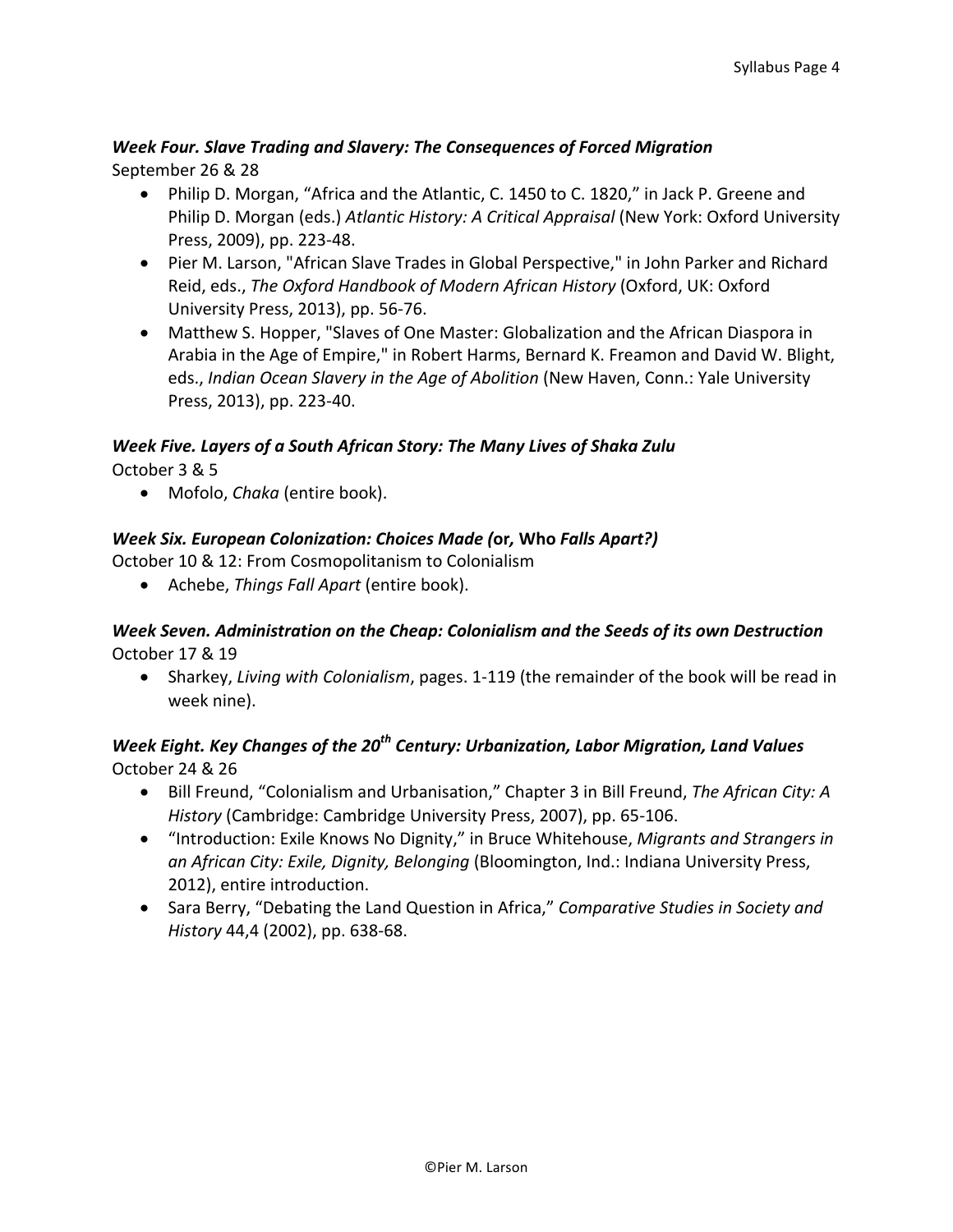# *Week Nine. Decolonization: Choosing Nationalisms and Nations (and their Consequences)* October 31 & November 2

- Sharkey, *Living with Colonialism*, pp. 120-41.
- James R. Brennan, "Realizing Civilization through Patrilineal Descent: African Intellectuals and the Making of an African Racial Nationalism in Tanzania, 1920-1950," *Social Identities* 12,4 (2006), pp. 405-423.
- Frederick Cooper, "The Recurrent Crises of the Gatekeeper State," Chapter 7 in Frederick Cooper, *Africa Since 1940: The Past of the Present* (Cambridge: Cambridge University Press, 2002), pp. 156-90.

# *Week Ten. Women and the Family: Experiences of Independence*

November 7 & 9

• Ba, *So Long a Letter* (entire book).

# *Week Eleven. Cities in Postcolonial Africa*

November 14 & 16

- Edgar Pieterse and Susan Parnell, "Africa's Urban Revolution in Context," in Susan Parnell and Edgar Pieterse (eds.) Africa's Urban Revolution (London: Zed Books, 2014), pp. 1-17.
- Garth Myers, "(I)n(f)ormal cities," Chapter 3 in Garth Myers, African Cities: Alternative *Visions of Urban Theory and Practice* (London: Zed Books, 2011), pp. 70-103.
- Watch the 6 short films called "African Metropolis" (2013). 1h32m. \$2.99 rental for 48 hours on Vimeo.com. After watching the films, please take notes about them and also view the brief discussion of them on YouTube: "Spotlight-African Metropolis," https://www.youtube.com/watch?v=--LvSnuzxEE. As you ponder the stories, each with its own meanings and characteristics, you may wish also to refer back to the Ted Talk by Chimamanda Ngozi Adichie from Week One. Are there some themes about the African city that run through these disparate stories?

# *Week Twelve. Gender and Conflict: Family, Mobility, Property, War*

November 28 & 30

- Stamp, Patricia. "Burying Otieno: The Politics of Gender and Ethnicity in Kenya," Signs: *Journal of Women in Culture and Society* 16,4 (1991), 808-45.
- Andrew Ivaska, "'The Age of Minis': Secretaries, City Girls, and Masculinity Downtown," Chapter 2 in Andrew Ivaska, *Cultured States: Youth, Gender, and Modern Style in 1960s Dar es Salaam* (Durham: Duke University Press, 2011), pp. 86-123.
- Watch the documentary "The Redemption of General Butt Naked" (2011). 1h25m. Available for rent (\$2.99) on Amazon Video, iTunes, YouTube, Google Play.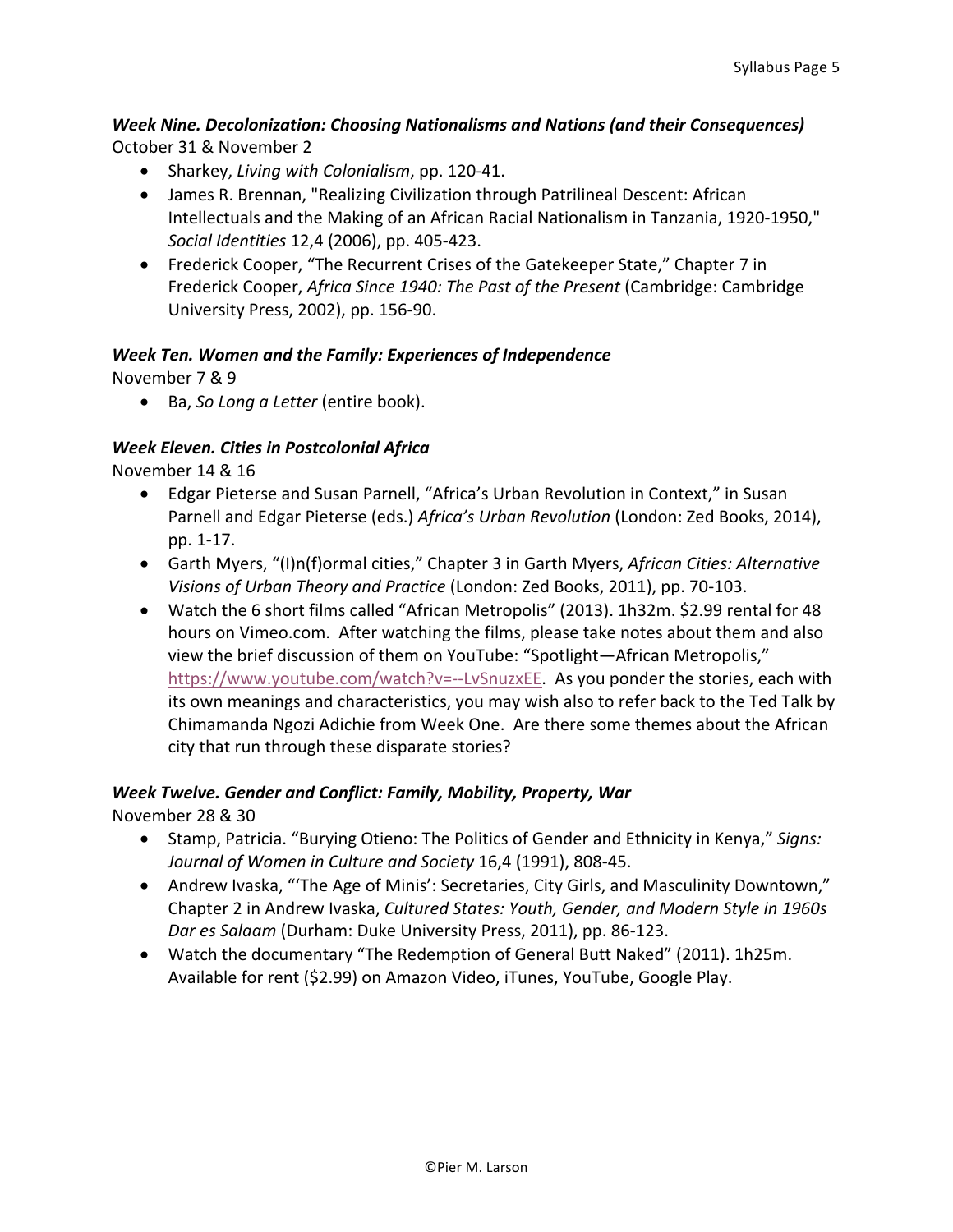# *Week Thirteen. Complex Present: Middle Classes, Business Opportunities, Flight* December 5 & 7

Map Quiz in Class on December 5

- *Christopher Cramer and Ha-Joon Chang*, "Tigers or Tiger Prawns? The African Growth 'Tragedy' and 'Renaissance' in Perspective," in Célestin Monga and Justin Yifu Lin (eds.) *The Oxford Handbook of Africa and Economics: Volume 1, Context and Concepts* (New York: Oxford University Press, 2015), pp. 483-503.
- Pierre Jacquinot, "Africa's 'Middle Class': Realities, Issues, and Perspectives," Afrique *Contemporaine* No. 244, Issue 4 of year (2012), pp. 17-31 (*please use the English PDF version numbered pp. 1-14, i.e. pp. I-XIV*).
- Blazej Poplawski and Rafal Smolen, "What Can We Learn from Lampedusa? The Migration from Africa to Europe in the Context of Political Erosion and Collapse of the Sub-Saharan States," *Hemispheres* 31,4 (2016), pp. 53-63.

#### **Review Book** *Option* **for Project Write-Up (select only** *one* **book to read and discuss/review):**

- Kathryn M. de Luna, *Collecting Food, Cultivating People: Subsistence and Society in Central* Africa (New Haven, Conn.: Yale University Press, 2016).
- Richard Miles, Carthage Must be Destroyed: The Rise and Fall of an Ancient Civilization (New York: Viking, 2011).
- Ralph A. Austen, *Trans-Saharan Africa in World History* (Oxford, Eng.: Oxford University Press, 2010).
- Edward A. Alpers, *The Indian Ocean in World History* (New York: Oxford University Press, 2014). [focus the book review on Africa & the Indian Ocean, which is a key part of this book.]
- Ousmane Oumar Kane, *Beyond Timbuktu: An Intellectual History of Muslim West Africa* (Cambridge, Mass.: Harvard University Press, 2016).
- Toby Green, *The Rise of the Trans-Atlantic Slave Trade in Western Africa, 1300-1589* (Cambridge, Eng.: Cambridge University Press, 2012).
- Prita Meier, *Swahili Port Cities: The Architecture of Elsewhere* (Bloomington, Ind.: Indiana University Press, 2016).
- Sean Stilwell, *Slavery and Slaving in African History* (Cambridge: Cambridge University Press, 2014).
- Herbert S. Klein, *The Atlantic Slave Trade* 2nd ed. (Cambridge, Eng.: Cambridge University Press, 2010).
- Richard Elphick, *Kraal and Castle: Khoikhoi and the Founding of White South Africa* (New Haven: Yale University Press, 1977).
- Roquinaldo Ferreira, *Cross-Cultural Exchange in the Atlantic World: Angola and Brazil during the Era of the Slave Trade* (Cambridge, UK: Cambridge University Press, 2012).
- Paul E. Lovejoy, *Transformations in Slavery: A History of Slavery in Africa* 3rd ed. (Cambridge, Eng.: Cambridge University Press, 2011).
- Elizabeth A. Eldredge, *The Creation of the Zulu Kingdom, 1815-1828: War, Shaka, and the Consolidation of Power* (Cambridge, Eng.: Cambridge University Press, 2014).
- Giacomo Macola, *The Gun in Central Africa: A History of Technology and Politics* (Athens, Oh.: Ohio University Press, 2016).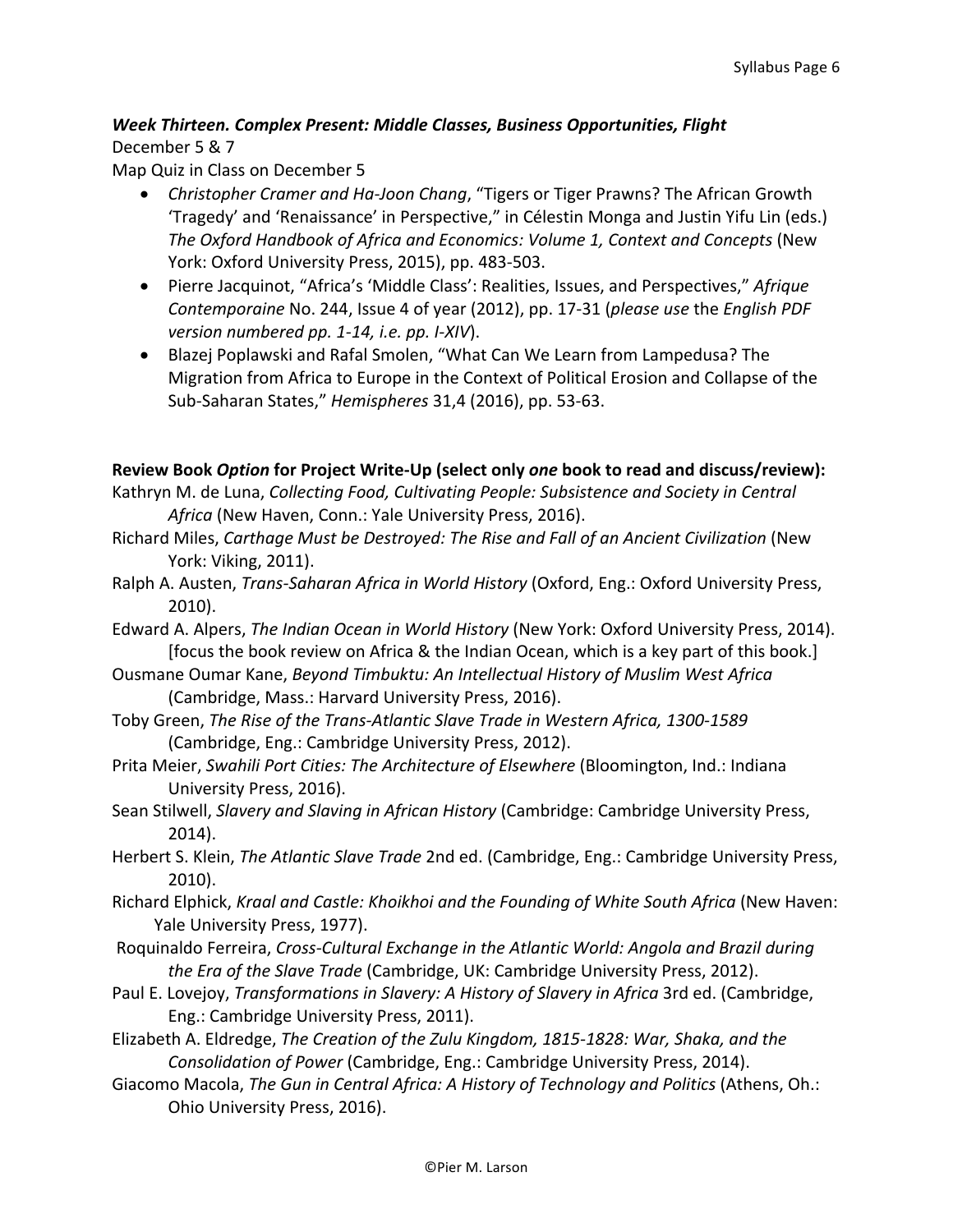- Clifton C. Crais and Pamela Scully, *Sara Baartman and the Hottentot Venus: A Ghost Story and a Biography* (Princeton: Princeton University Press, 2009).
- Sarah Abrevaya Stein, *Plumes: Ostrich Feathers, Jews, and a Lost World of Global Commerce* (New Haven, Conn.: Yale University Press, 2008).
- George E. Brooks, *Eurafricans in Western Africa: Commerce, Social Status, Gender, and Religious Observance from the Sixteenth to the Eighteenth Century* (Athens, Oh.: Ohio University Press, 2003).
- Pedro Machado, *Ocean of Trade: South Asian Merchants, Africa and the Indian Ocean, c.* 1750-1850 (Cambridge, Eng.: Cambridge University Press, 2014).
- Julia Clancy-Smith, *Mediterraneans: North Africa and Europe in an Age of Migration, c. 1800-*1900 (Berkeley, Calif.: University of California Press, 2011).
- Fahad Ahmad Bishara, A Sea of Debt: Law and Economic Life in the Western Indian Ocean, 1780-1950 (Cambridge, U.K.: Cambridge University Press, 2017).
- Wayne Dooling, *Slavery, Emancipation, and Colonial Rule in South Africa* (Athens, Oh.: Ohio University Press, 2007).
- John Edwin Mason, Social Death and Resurrection: Slavery and Emancipation in South Africa (Charlottesville, Va.: University of Virginia Press, 2003).
- Jeremy Prestholdt, *Domesticating the World: African Consumerism and the Genealogies of Globalization* (Berkeley, Calif.: University of California Press, 2008).
- Chouki el Hamel, *Black Morocco: A History of Slavery, Race, and Islam* (Cambridge, Eng.: Cambridge University Press, 2013).
- Richard Hull, *Jews and Judaism in African History* (Princeton, N.J.: Markus Wiener, 2009).
- Kelly M. Duke Bryant, *Education as Politics: Colonial Schooling and Political Debate in Senegal*, 1850s-1914 (Madison, Wisc.: University of Wisconsin Press, 2015).
- Matthew S. Hopper, *Slaves of One Master: Globalization and Slavery in Arabia in the Age of Empire* (New Haven, Conn.: Yale University Press, 2015).
- Kristin Mann, Slavery and the Birth of an African City: Lagos, 1760-1900 (Bloomington, Ind.: Indiana University Press, 2007).
- Michelle R. Moyd, *Violent Intermediaries: African Soldiers, Conquest, and Everyday Colonialism* in German East Africa (Athens, Oh.: Ohio University Press, 2014).
- Isabel Hofmeyr, *Gandhi's Printing Press: Experiments in Slow Reading* (Cambridge, Mass.: Harvard University Press, 2013). [Gandhi and his publications in South Africa]
- Charles Van Onselen, *New Babylon, New Nineveh: Everyday Life on the Witwatersrand* (Johannesburg: Jonathan Ball Publishers, 2001). Available online as a PDF.
- William H. Worger, South Africa's City of Diamonds: Mine Workers and Monopoly Capitalism in Kimberley, 1867-1895 (New Haven: Yale University Press, 1987).
- Charles Van Onselen, *Chibaro: African Mine Labour in Southern Rhodesia, 1900-1933* (London: Pluto Press, 1976).
- Richard Roberts, *Litigants and Households: African Disputes and Colonial Courts in the French* Soudan, 1895-1912 (Portsmouth, N.H.: Heinemann, 2005).
- Mahmood Mamdani, *Define and Rule: Native as Political Identity* (Cambridge, Mass.: Harvard University Press, 2012). [A theory of colonial rule]
- Luise White, *The Comforts of Home: Prostitution in Colonial Nairobi* (Chicago: University of Chicago Press, 1990).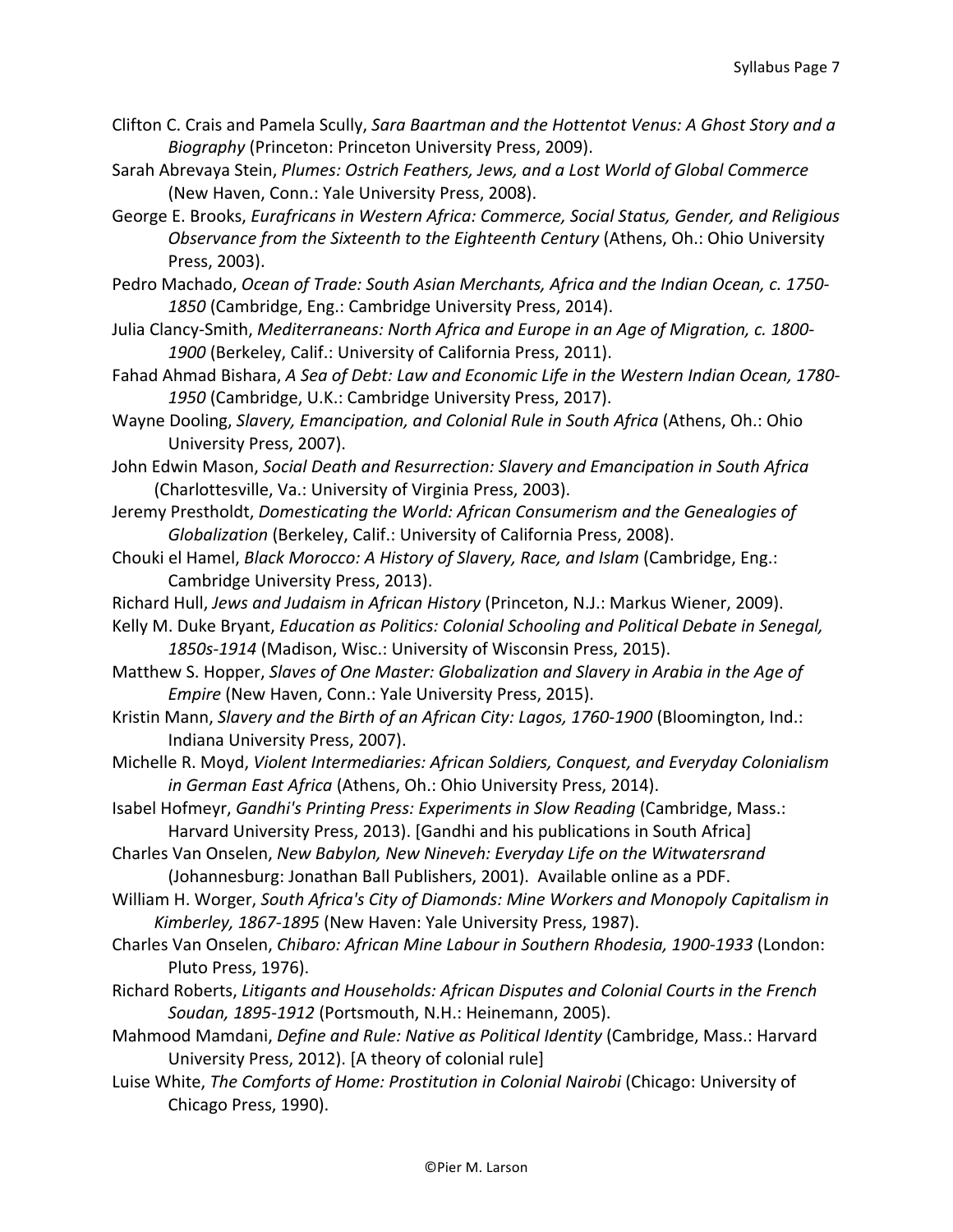- Elke Stockreiter, *Islamic Law, Gender and Social Change in Post-Abolition Zanzibar* (Cambridge, Eng.: Cambridge University Press, 2015).
- Robert Trent Vinson, *The Americans are Coming! Dreams of African American Liberation in Segregationist South Africa* (Athens, Oh.: Ohio University Press, 2012).
- Abosede A. George, *Making Modern Girls: A History of Girlhood, Labor, and Social Development* in Colonial Lagos (Athens, Oh.: Ohio University Press, 2014).
- Iris Berger, Women in Twentieth-Century Africa (Cambridge: Cambridge University Press, 2016).
- Todd Cleveland, *Diamonds in the Rough: Corporate Paternalism and African Professionalism on the Mines of Colonial Angola, 1917–1975* (Athens, Oh.: Ohio University Press, 2015).
- Judith Scheele, *Smugglers and Saints of the Sahara: Regional Connectivity in the Twentieth Century* (Cambridge, Eng.: Cambridge University Press, 2012).
- Nancy Joy Jacobs, *Environment, Power, and Injustice: A South African History* (Cambridge, Eng.: Cambridge University Press, 2003).
- Marissa J. Moorman, *Intonations: A Social History of Music and Nation in Luanda, Angola, from* 1945 to Recent Times (Athens, Oh.: Ohio University Press, 2008).
- T. Dunbar Moodie, *Going for Gold: Men, Mines, and Migration* (Berkeley: University of California Press, 1994). [About the lives of mine laborers in South Africa.]
- Belinda Bozzoli, *Women of Phokeng: Consciousness, Life Strategy, and Migrancy in South Africa,* 1900-1983 (Portsmouth, N.H.: Heinemann, 1991).
- Gary Kynoch, We are Fighting the World: A History of the Marashea Gangs in South Africa, 1947-1999 (Athens, Oh.: Ohio University Press, 2005).
- James McCann, *The Historical Ecology of Malaria in Ethiopia: Deposing the Spirits* (Athens, Oh.: Ohio University Press, 2015).
- Derek R. Peterson, *Ethnic Patriotism and the East African Revival: A History of Dissent, c. 1935-*1972 (Cambridge, Eng.: Cambridge University Press, 2012).
- Thaddeus Sunseri, *Wielding the Ax: State Forestry and Social Conflict in Tanzania, 1820-2000* (Athens, Oh.: Ohio University Press, 2009).
- Felicitas Becker, *Becoming Muslim in Mainland Tanzania, 1890-2000* (London: Oxford University Press for the British Academy, 2008).
- Sana Aiyar, *Indians in Kenya: The Politics of Diaspora* (Cambridge, Mass.: Harvard University Press, 2015).
- Saul Dubow, Apartheid, 1948-1994 (Oxford, UK: Oxford University Press, 2014).
- Susanne M. Klausen, *Abortion under Apartheid: Nationalism, Sexuality, and Women's Reproductive Rights in South Africa* (New York: Oxford University Press, 2015).
- Martin Evans, *Algeria: France's Undeclared War* (New York: Oxford University Press, 2012).
- Allen F. Isaacman and Barbara Isaacman. *Dams, Displacement, and the Delusion of Development: Cahora Bassa and Its Legacies in Mozambique, 1965-2007* (Athens, Ohio: Ohio University Press, 2013).
- Gregory Mann, *From Empires to NGOs in the West African Sahel: The Road to Nongovernmentality* (Cambridge, Eng.: Cambridge University Press, 2015)
- Jennifer Hart, *Ghana on the Go: African Mobility in the Age of Motor Transportation* (Bloomington, Ind.: Indiana University Press, 2016).
- David M. Anderson, *Histories of the Hanged: The Dirty War in Kenya and the End of Empire* (New York: W. W. Norton, 2005).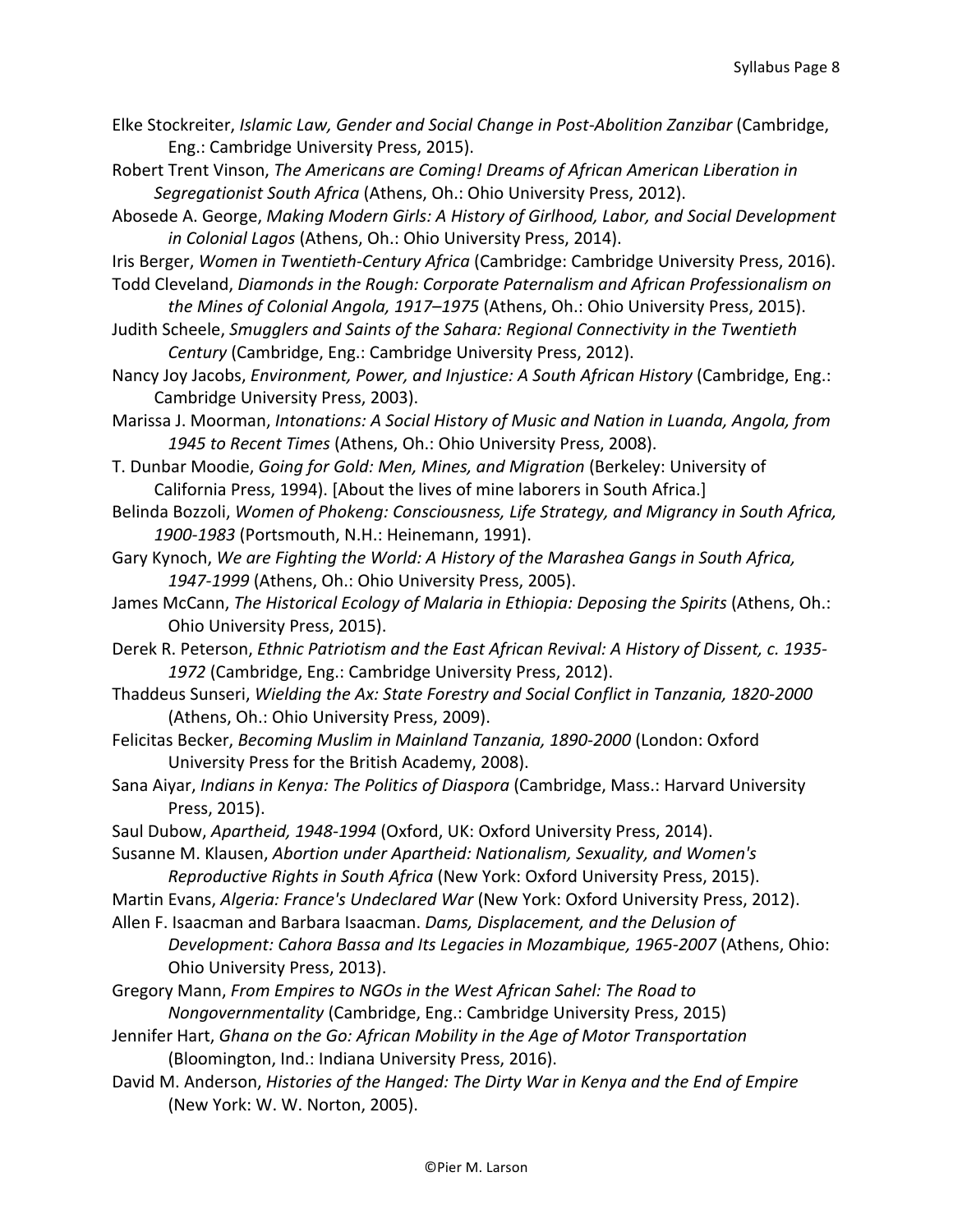- Daniel Branch, *Defeating Mau Mau, Creating Kenya: Counterinsurgency, Civil War, and Decolonization* (Cambridge, Eng.: Cambridge University Press, 2009).
- James R. Brennan, *Taifa: Making Nation and Race in Urban Tanzania* (Athens, Oh.: Ohio University Press, 2012).

Melissa Graboyes, *The Experiment Must Continue: Medical Research and Ethics in East Africa,* 1940-2014 (Athens, Oh.: Ohio University Press, 2015).

Jonathon Glassman, War of Words, War of Stones: Racial Thought and Violence in Colonial Zanzibar (Bloomington, Ind.: Indiana University Press, 2011

Lynn M. Thomas, Politics of the Womb: Women, Reproduction, and the State in Kenya (Berkeley: University of California Press, 2003).

Kenda Mutongi, *Worries of the Heart: Widows, Family, and Community in Kenya* (Chicago: University of Chicago Press, 2007).

Marc Epprecht, *Hungochani: The History of a Dissident Sexuality in Southern Africa* (Montreal: McGill-Queen's University Press, 2004).

Emmanuel Gerard and Bruce Kuklick, *Death in the Congo: Murdering Patrice Lumumba* (Cambridge, Mass.: Harvard University Press, 2015).

Priya Lal, *African Socialism in Postcolonial Tanzania: Between the Village and the World* (Cambridge, Eng.: Cambridge University Press, 2015).

Alicia C. Decker, *In Idi Amin's Shadow: Women, Gender, and Militarism in Uganda* (Athens, Oh.: Ohio University Press, 2014).

Daniel R. Magaziner, *The Law and the Prophets: Black Consciousness in South Africa, 1968-1977* (Athens, Oh.: Ohio University Press, 2010).

Daniel R. Magaziner, *The Art of Life in South Africa* (Athens, Oh.: Ohio University Press, 2016). [about an art school in apartheid South Africa]

Jamie Monson, *Africa's Freedom Railway: How a Chinese Development Project Changed Lives* and Livelihoods in Tanzania (Bloomington, Ind.: Indiana University Press, 2009).

Andrew Ivaska, Cultured States: Youth, Gender and Modern Style in 1960s Dar es Salaam (Durham, N.C.: Duke University Press, 2011).

Ishmael Beah, *A Long Way Gone: Memoirs of a Boy Soldier* (New York: Farrar, Straus and Giroux, 2007).

Mark Hunter, *Love in the Time of AIDS: Inequality, Gender, and Rights in South Africa* (Bloomington, Ind.: Indiana University Press, 2010).

Cherryl Walker, Landmarked: Land Claims and Land Restitution in South Africa (Athens, Oh.: Ohio University Press, 2008).

Garth Myers, Urban Environments in Africa: A Critical Analysis of Environmental Politics (Bristol: Policy Press, 2016).

Julie Livingston, *Improvising Medicine: An African Oncology Ward in an Emerging Cancer Epidemic* (Durham, N.C.: Duke University Press, 2012).

Jennifer Cole, *Sex and Salvation: Imagining the Future in Madagascar* (Chicago: University of Chicago Press, 2010).

Charles Didier Gondola, *Tropical Cowboys: Westerns, Violence, and Masculinity in Kinshasa* (Bloomington, Ind.: Indiana University Press, 2016).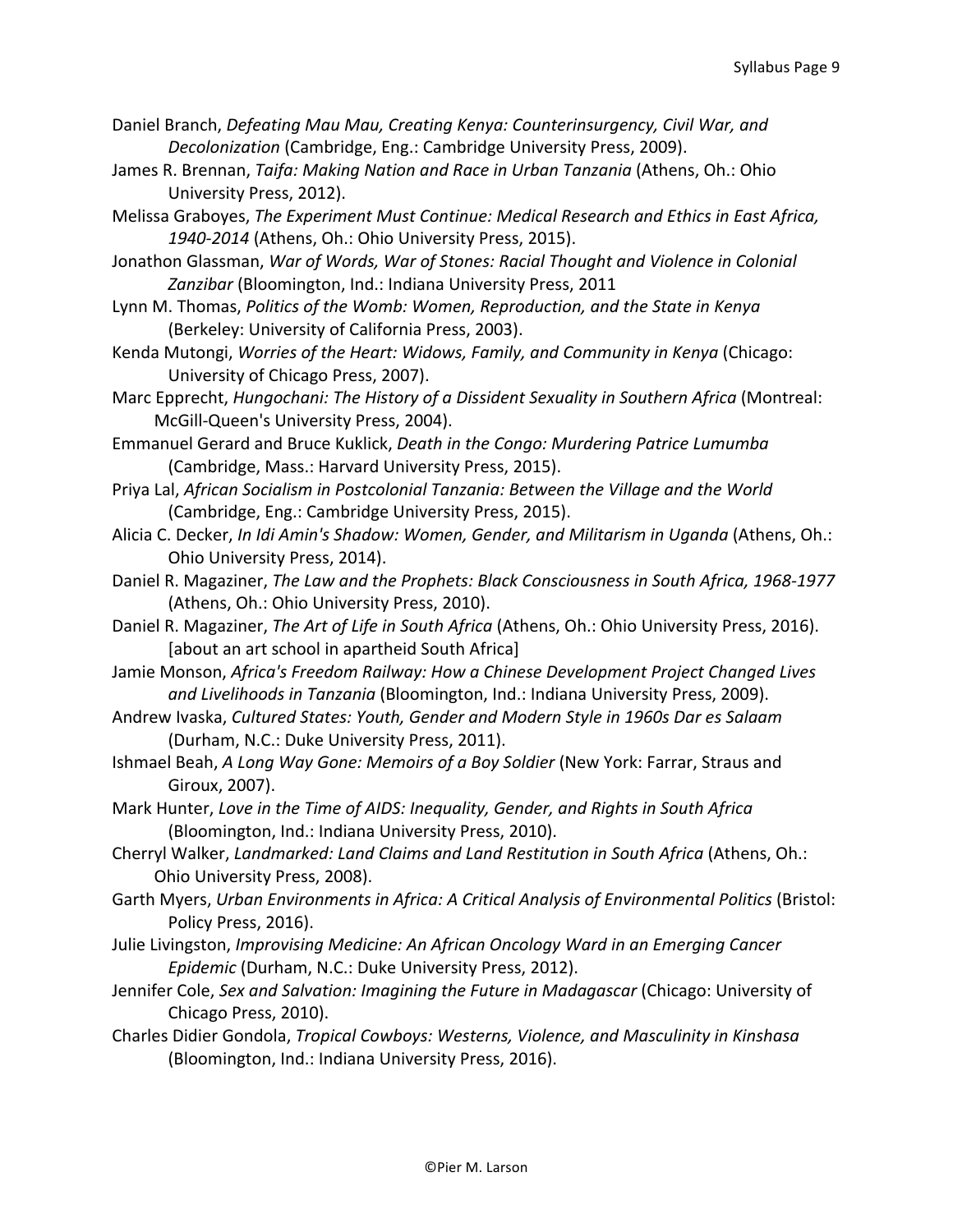**African Art** *Option* **for Project Write-up (analysis of** *five* **of your favorite works of African art**  after visiting some major collections in person and/or online—visiting the Baltimore Museum of Art in person is mandatory and you should have a good excuse for not visiting in person the National Museum of African Art in DC). Your five favorite works of art for this assignment *must* be in these major collections:

- Baltimore Museum of Art (Baltimore)
- National Museum of African Art (Washington, D.C.)
- Virginia Museum of Fine Art (Richmond)
- Penn Museum (Philadelphia, University of Pennsylvania)
- The Metropolitan Museum of Art (New York)
- Brooklyn Museum of Art (New York)
- Newark Museum (Newark, NJ)
- Museum of Fine Arts (Boston)
- Harvard Art Museums, including Peabody Museum (Boston, Cambridge)
- Musée des Beaux Arts (Montréal)
- Cleveland Art Museum (Cleveland)
- Indiana University Art Museum (Bloomington)
- Indianapolis Museum of Art (Indianapolis—probably the best installation in the world)
- Detroit Institute of Arts (Detroit)
- Art Institute of Chicago (Chicago)
- The Field Museum (Chicago)
- Chazan Museum of Art (Madison, University of Wisconsin)
- Minneapolis Institute of Arts (Minneapolis)
- Nelson-Atkins Museum of Art (Kansas City)
- High Museum (Atlanta)
- Museum of Fine Arts (Houston)
- Samuel P. Harn Museum of Art (Gainesville)
- Menil Collection (Houston)
- Dallas Museum of Art (Dallas)
- New Orleans Museum of Art (New Orleans)
- De Young Museum (San Francisco)
- UCLA Fowler Museum (Los Angeles)
- Seattle Art Museum (Seattle—one of the best for installation)
- British Museum (London)
- Louvre (Paris)
- Musée Dapper (Paris)
- Musée Quay Branly (Paris)
- Neues Museum (Berlin)
- Ethnological Museum (Berlin)
- Any *art* Museum on the African Continent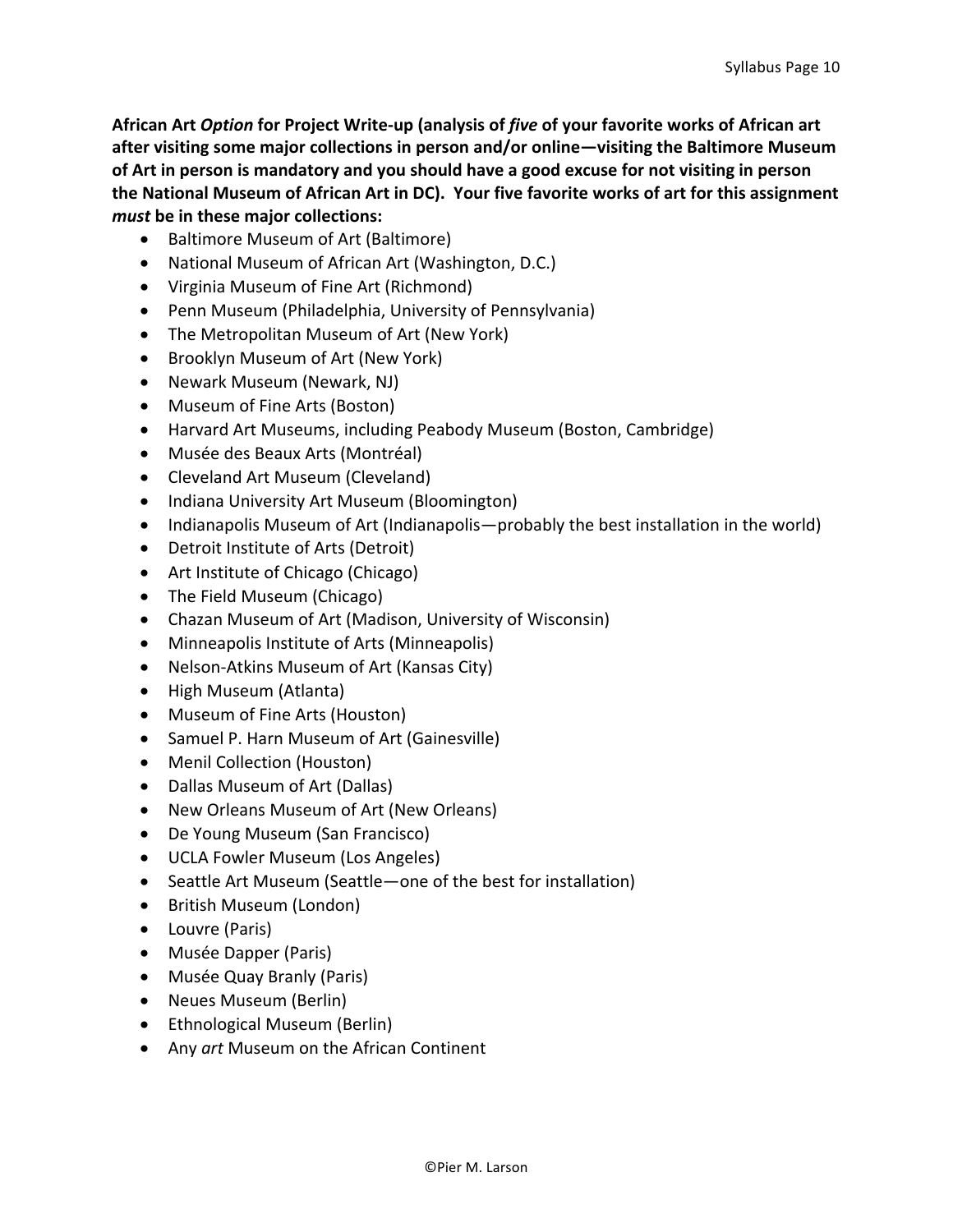# **Congo Kinshasa Films** *Option* **for Project Write-up (watch** *four* **of the films below and write-up one essay discussing and analyzing them together)**

- Viva Riva! (2010). 1h38m. (sex and violence). Available on Amazon video, iTunes, YouTube, Google Play; inexpensive. Gangster film. At least three parties vie in the city of Kinshasa over a truckload of gasoline stolen from neighboring Angola.
- Kinshasa Symphony (2010). 1h35m. Available on Amazon video; expensive.
- Cemetery State (2010). 1h10m. MSEL may have or procure this.
- Kinshasa Kids (2013). 1h25m. Watch for free at movienewhd.com.
- Félicité (2017). 2h3m. MSEL may have or procure this.
- Congo in Four Acts. 1h12m. Available for rent on Vimeo.com. \$2.99.

# **Tanzania Films Option for Project Write-up (watch** *four* **of the films below and write-up one essay discussing and analyzing them together)**

- Siri ya Mtungi (2013). *Television series; watch several series free at http://www.siriyamtungi.com* (watching four episodes of this series counts as one film)
- Dogo Masai (2014). 1h50m. MSEL may have or procure this.
- Samaki Mchangani (2014) 30m. *Watch on vimeo.com for free* & Shoeshine (2013). 24m. *Free viewing at afrolandtv.com* (these two shorts count as one film).
- Dar Noir (2015). 1h54m. \$3.99 rental on afrolandtv.com.
- Homecoming (2016). 1h30m. MSEL may have or procure this.

# **Reference Books on African History (available on reserve at MSEL).**

You may consult these general histories of Africa if you want more general background information about a period, region, or topic of African history. If you want to read more but don't know which one to read, ask the professor what might be best given your specific interests.

- Trevor R. Getz, *Cosmopolitan Africa, c. 1700-1875* (New York: Oxford University Press, 2013). A short history of precolonial Africa with an emphasis on Africa's international connections.
- Richard Reid, *A History of Modern Africa: 1800 to the Present* 2nd ed. (Oxford, Eng.: Wiley-Blackwell, 2012). A general textbook of African history from 1800, covering the  $19<sup>th</sup>$  and  $20<sup>th</sup>$  centuries.
- Eric Gilbert and Jonathan T. Reynolds, *Africa in World History: From Prehistory to the Present* 3rd ed. (Upper Saddle River, N.Y.: Pearson Prentice Hall, 2012). A general textbook of African history from the earliest times to the present.
- Dennis Laumann, *Colonial Africa, 1884-1994* (New York: Oxford University Press, 2013). A short textbook on the colonial and early postcolonial history of Africa.
- Jonathan T. Reynolds, *Sovereignty and Struggle: Africa and Africans in the Era of the Cold War, 1945-1994* (New York: Oxford University Press, 2015). A short textbook on the history of Africa since the second world war, the most recent times.
- Paul Nugent, *Africa Since Independence: A Comparative History* 2nd. ed. (London: Palgrave Macmillan, 2012). A history of Africa since about 1960 to the present; covers the first 50 years of African independence.